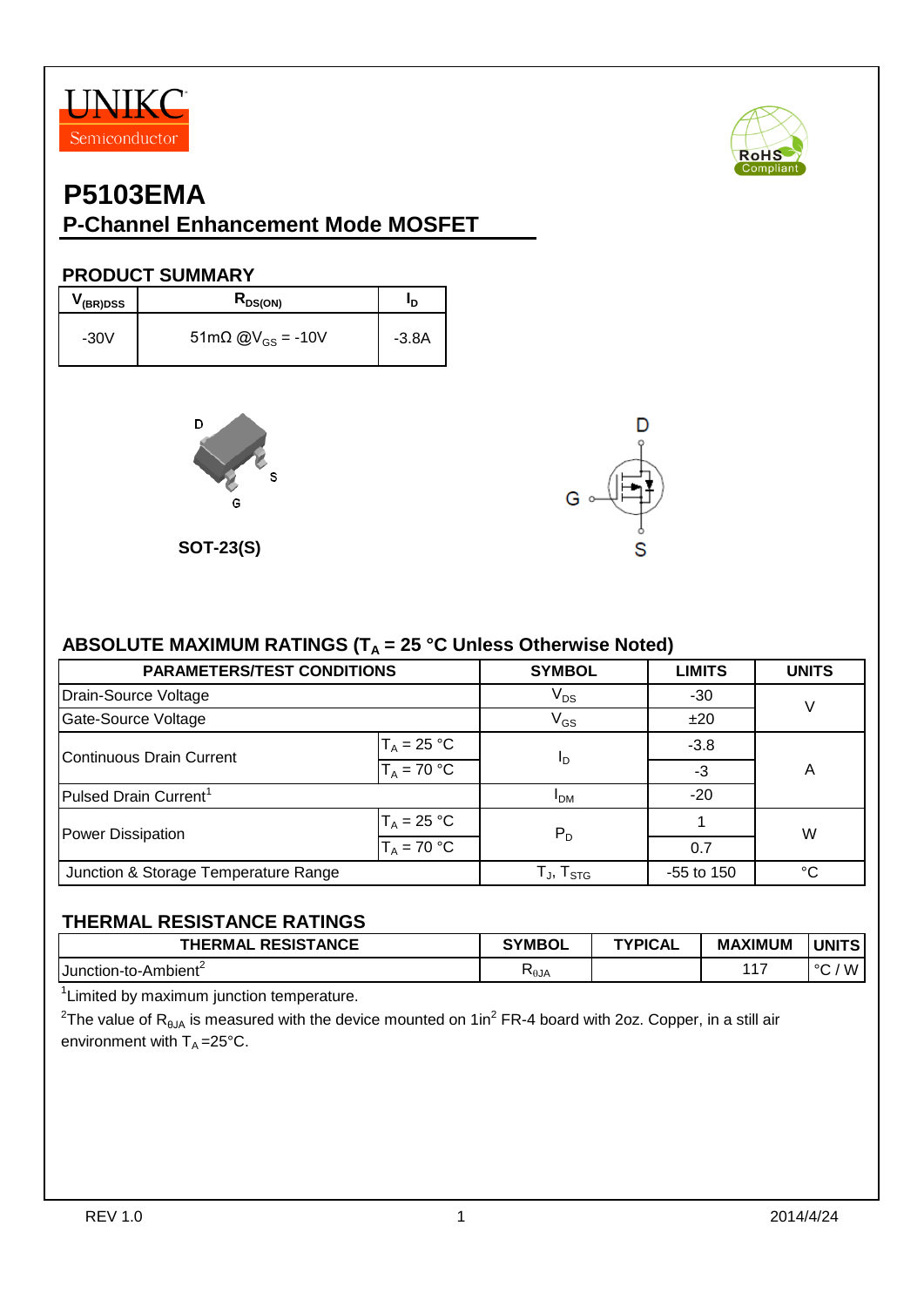



# **P5103EMA**

## **P-Channel Enhancement Mode MOSFET**

### **ELECTRICAL CHARACTERISTICS (T<sup>J</sup> = 25 °C, Unless Otherwise Noted)**

| <b>SYMBOL</b><br><b>PARAMETER</b><br><b>STATIC</b><br>Drain-Source Breakdown Voltage<br>$V_{\rm (BR)DSS}$<br>$V_{GS(th)}$<br>Gate Threshold Voltage<br>Gate-Body Leakage<br>$I_{GSS}$<br>Zero Gate Voltage Drain Current<br>$I_{DSS}$<br>Drain-Source On-State<br>$R_{DS(ON)}$<br>Resistance <sup>1</sup> | <b>TEST CONDITIONS</b><br>$V_{GS} = 0V$ , $I_D = -250 \mu A$<br>$V_{DS} = V_{GS}$ , $I_D = -250 \mu A$<br>$V_{DS} = 0V$ , $V_{GS} = \pm 20V$<br>$V_{DS}$ = -24V, $V_{GS}$ = 0V<br>$V_{DS}$ = -20V, $V_{GS}$ = 0V, $T_J$ = 70 °C<br>$V_{GS} = -4.5V$ , $I_D = -3.5A$<br>$V_{GS}$ = -10V, $I_D$ = -3.8A | <b>MIN</b><br>$-30$<br>$-1$ | <b>TYP</b><br>$-1.8$ | <b>MAX</b><br>$-3$<br>±100 | <b>UNIT</b><br>$\vee$<br>nA |  |  |  |
|-----------------------------------------------------------------------------------------------------------------------------------------------------------------------------------------------------------------------------------------------------------------------------------------------------------|-------------------------------------------------------------------------------------------------------------------------------------------------------------------------------------------------------------------------------------------------------------------------------------------------------|-----------------------------|----------------------|----------------------------|-----------------------------|--|--|--|
|                                                                                                                                                                                                                                                                                                           |                                                                                                                                                                                                                                                                                                       |                             |                      |                            |                             |  |  |  |
|                                                                                                                                                                                                                                                                                                           |                                                                                                                                                                                                                                                                                                       |                             |                      |                            |                             |  |  |  |
|                                                                                                                                                                                                                                                                                                           |                                                                                                                                                                                                                                                                                                       |                             |                      |                            |                             |  |  |  |
|                                                                                                                                                                                                                                                                                                           |                                                                                                                                                                                                                                                                                                       |                             |                      |                            |                             |  |  |  |
|                                                                                                                                                                                                                                                                                                           |                                                                                                                                                                                                                                                                                                       |                             |                      |                            |                             |  |  |  |
|                                                                                                                                                                                                                                                                                                           |                                                                                                                                                                                                                                                                                                       |                             |                      | $-1$                       |                             |  |  |  |
|                                                                                                                                                                                                                                                                                                           |                                                                                                                                                                                                                                                                                                       |                             |                      | $-10$                      | μA                          |  |  |  |
|                                                                                                                                                                                                                                                                                                           |                                                                                                                                                                                                                                                                                                       |                             | 65                   | 85                         | $m\Omega$                   |  |  |  |
|                                                                                                                                                                                                                                                                                                           |                                                                                                                                                                                                                                                                                                       |                             | 41                   | 51                         |                             |  |  |  |
| Forward Transconductance <sup>1</sup><br>$g_{\rm fs}$                                                                                                                                                                                                                                                     | $V_{DS}$ = -5V, $I_D$ = -3.8A                                                                                                                                                                                                                                                                         |                             | $\overline{7}$       |                            | S                           |  |  |  |
| <b>DYNAMIC</b>                                                                                                                                                                                                                                                                                            |                                                                                                                                                                                                                                                                                                       |                             |                      |                            |                             |  |  |  |
| $C_{iss}$<br>Input Capacitance                                                                                                                                                                                                                                                                            | $V_{GS} = 0V$ , $V_{DS} = -15V$ , f = 1MHz                                                                                                                                                                                                                                                            |                             | 562                  |                            | pF                          |  |  |  |
| $\mathbf{C}_{\text{oss}}$<br><b>Output Capacitance</b>                                                                                                                                                                                                                                                    |                                                                                                                                                                                                                                                                                                       |                             | 98                   |                            |                             |  |  |  |
| $C_{\text{rss}}$<br>Reverse Transfer Capacitance                                                                                                                                                                                                                                                          |                                                                                                                                                                                                                                                                                                       |                             |                      |                            |                             |  |  |  |
| $Q_{g(VGS=10V)}$<br>Total Gate Charge <sup>2</sup>                                                                                                                                                                                                                                                        | $V_{DS}$ = -15V, $I_{D}$ = -3.8A                                                                                                                                                                                                                                                                      |                             | 13.3                 |                            | nC                          |  |  |  |
| $\mathsf{Q}_{\mathsf{g(VGS=4.5V)}}$                                                                                                                                                                                                                                                                       |                                                                                                                                                                                                                                                                                                       |                             | 6.9                  |                            |                             |  |  |  |
| Gate-Source Charge <sup>2</sup><br>$Q_{gs}$                                                                                                                                                                                                                                                               |                                                                                                                                                                                                                                                                                                       |                             | 1.9                  |                            |                             |  |  |  |
| Gate-Drain Charge <sup>2</sup><br>$Q_{qd}$                                                                                                                                                                                                                                                                |                                                                                                                                                                                                                                                                                                       |                             | 3.5                  |                            |                             |  |  |  |
| Turn-On Delay Time <sup>2</sup><br>$t_{d(on)}$                                                                                                                                                                                                                                                            |                                                                                                                                                                                                                                                                                                       |                             | 22                   |                            |                             |  |  |  |
| Rise Time <sup>2</sup><br>$t_{r}$                                                                                                                                                                                                                                                                         | $V_{DS}$ = -15V                                                                                                                                                                                                                                                                                       |                             | 23                   |                            |                             |  |  |  |
| Turn-Off Delay Time <sup>2</sup><br>$t_{d(\text{off})}$                                                                                                                                                                                                                                                   | $I_D \approx -3.8$ A, $V_{GS} = -10V$ , $R_{GEN} = 6\Omega$                                                                                                                                                                                                                                           |                             | 110                  |                            | nS                          |  |  |  |
| Fall Time <sup>2</sup><br>$t_{f}$                                                                                                                                                                                                                                                                         |                                                                                                                                                                                                                                                                                                       |                             | 58                   |                            |                             |  |  |  |
| SOURCE-DRAIN DIODE RATINGS AND CHARACTERISTICE ( $T_J = 25 \degree C$ )                                                                                                                                                                                                                                   |                                                                                                                                                                                                                                                                                                       |                             |                      |                            |                             |  |  |  |
| <b>Continuous Current</b><br>$I_{\rm S}$                                                                                                                                                                                                                                                                  |                                                                                                                                                                                                                                                                                                       |                             |                      | $-0.9$                     | A                           |  |  |  |
| $V_{SD}$<br>Forward Voltage <sup>1</sup>                                                                                                                                                                                                                                                                  | $I_F = -3.8A$ , $V_{GS} = 0V$                                                                                                                                                                                                                                                                         |                             |                      | $-1.1$                     | $\vee$                      |  |  |  |
| <b>Reverse Recovery Time</b><br>$t_{rr}$                                                                                                                                                                                                                                                                  |                                                                                                                                                                                                                                                                                                       |                             | 13.2                 |                            | nS                          |  |  |  |
| Reverse Recovery Change<br>$\mathsf{Q}_\mathsf{rr}$                                                                                                                                                                                                                                                       | $I_F = -3.8A$ , dl <sub>F</sub> /dt = 100A / $\mu$ S                                                                                                                                                                                                                                                  |                             | 6                    |                            | nC                          |  |  |  |

<sup>1</sup>Pulse test : Pulse Width  $\leq 300$  µsec, Duty Cycle  $\leq 2\%$ .

<sup>2</sup>Independent of operating temperature.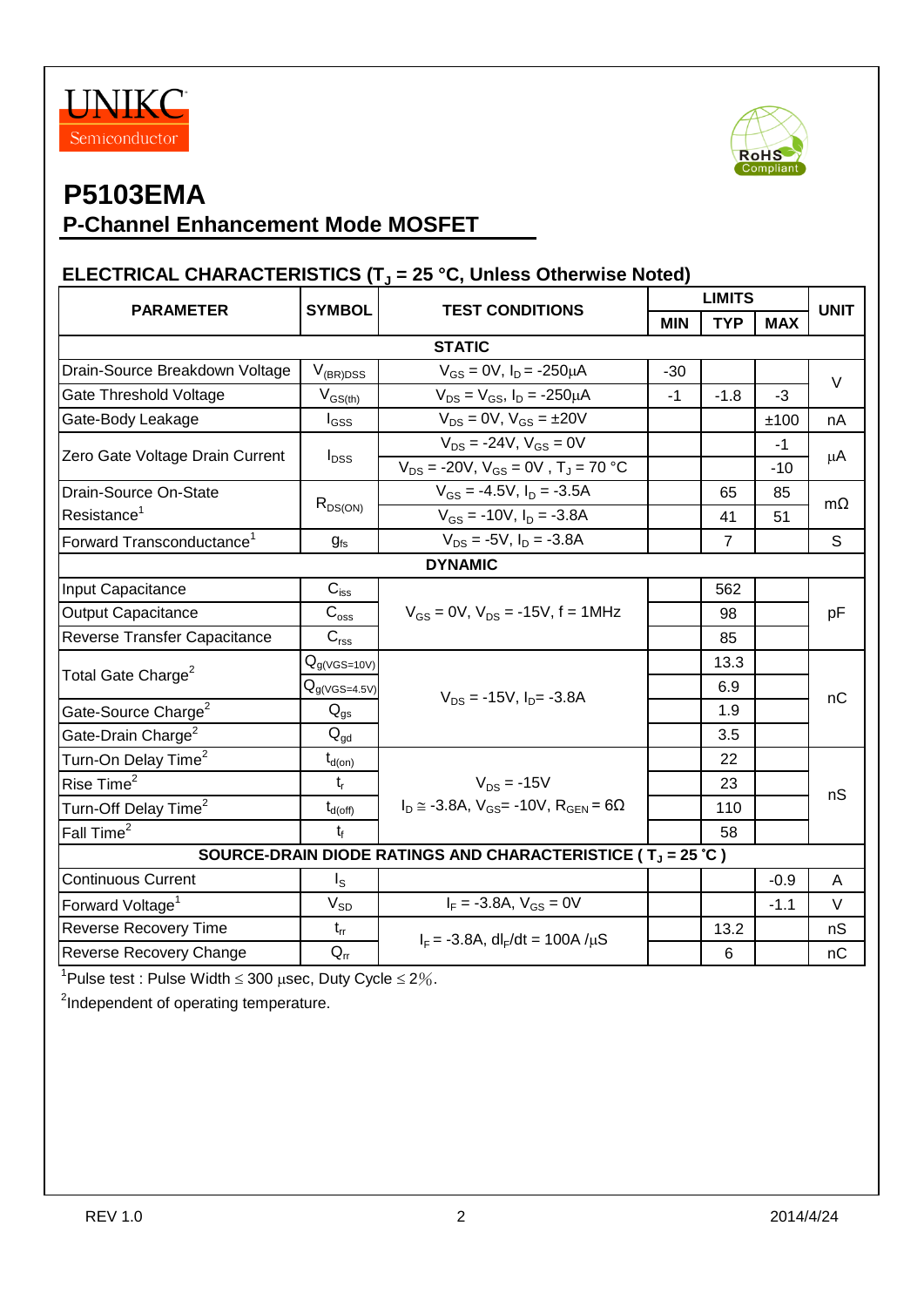



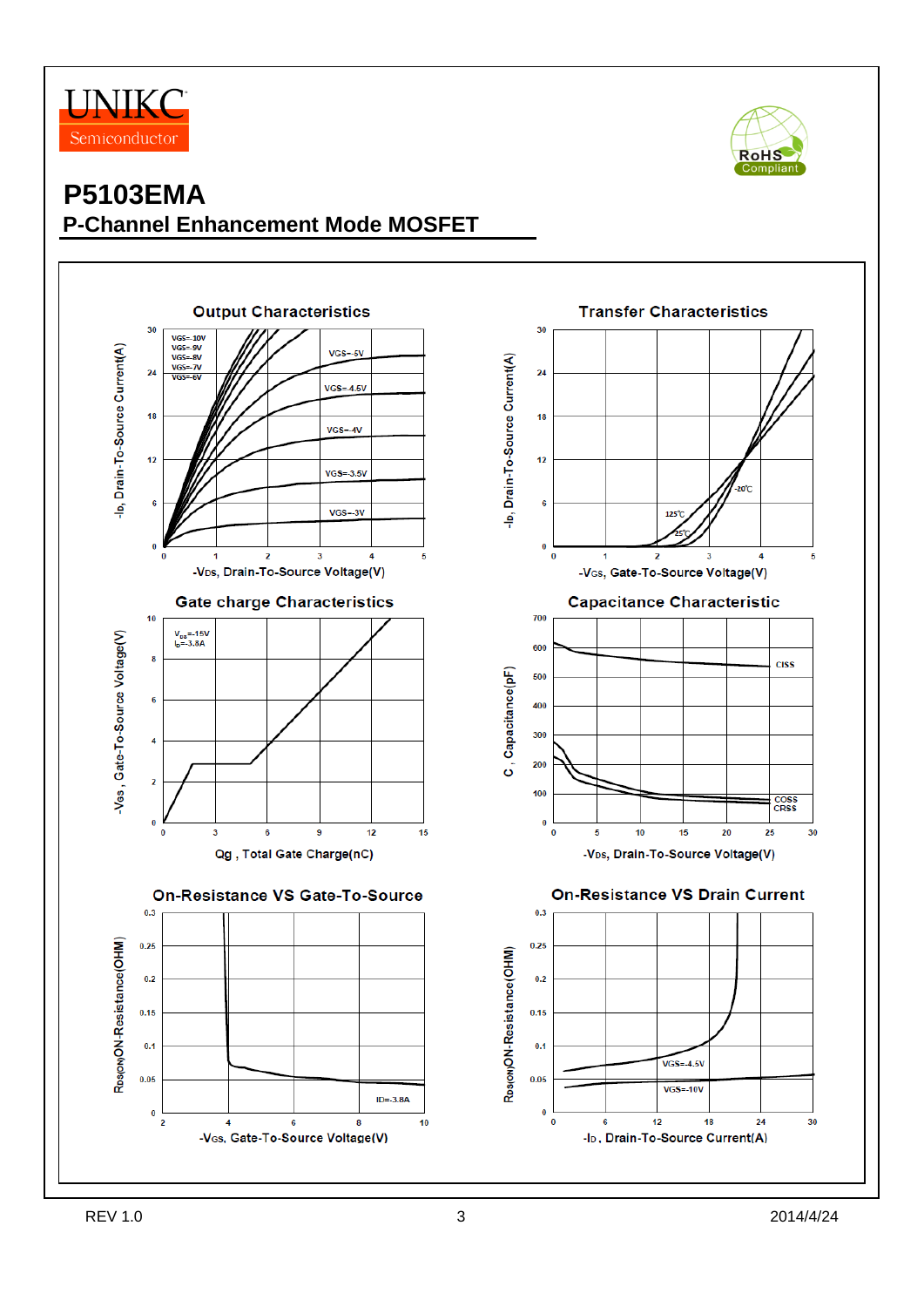



## **P5103EMA P-Channel Enhancement Mode MOSFET**